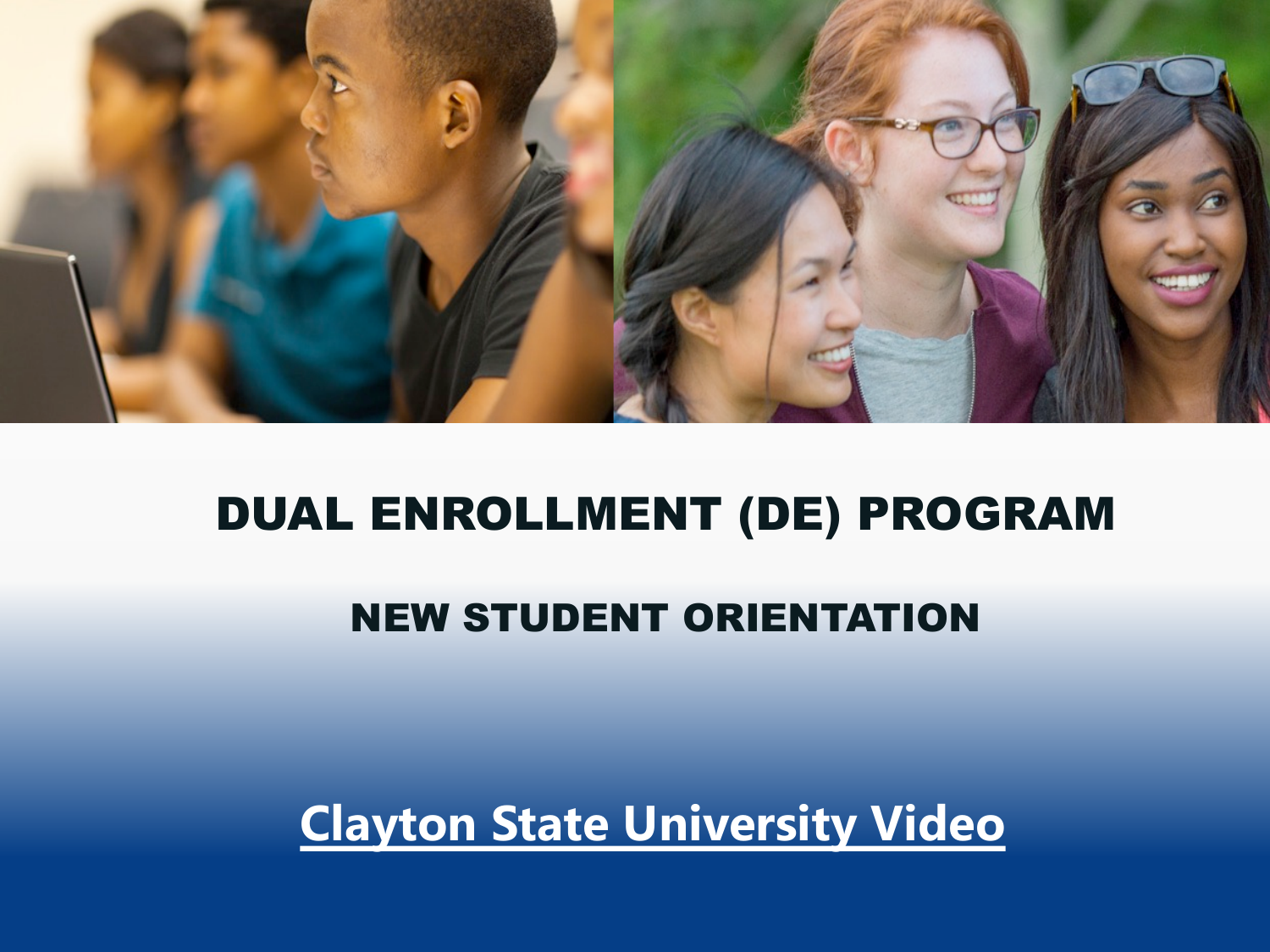#### NEW ST[UDENT ACCO](mailto:TheHub@clayton.edu)UNT

To activate your new student account go to https://account.clayton.edu/ and click on

**Activate Account**

#### **LOGIN difficulties? Contact Clayton State Technical Su**

Phone: (678) 466-4357 Email: TheHub@clayton.edu MS TEAMS Virtually: @TheHub

#### **Account Maintenance**

Hi there!

Need to activate your account? Forgot your password?

No problem!

| <b>Activate Account</b> |
|-------------------------|
| <b>Account Recovery</b> |
| Change Password         |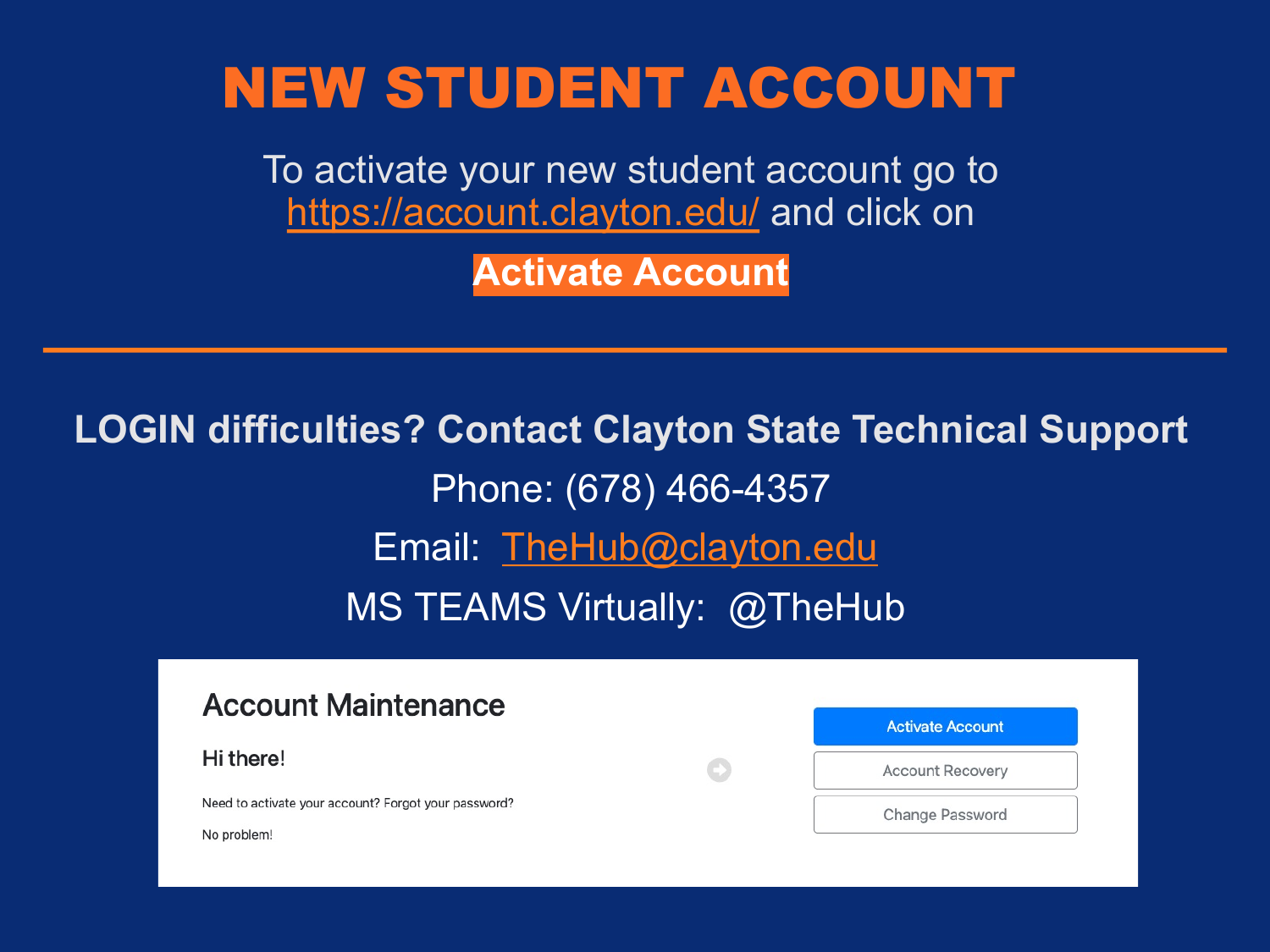#### ACCESS YOUR STUDENT RECORDS – THE DUCK

- 1. Go to the Clayton State website **https://www.clayton.edu/**
- 2. Select Student Tab at top of the main webpage
- 3. Click SWAN icon
- 4. Click DUCK icon and login https://selfservice.clayton.edu/lo

Again, the previous slide explains how to login to your DUCK account

- 1. From Main menu choose **Student Services tab**
- 2. Choose Student Records from the list
- 3. Choose View Holds (next slide)
- 4. Choose Academic History to enter contact info.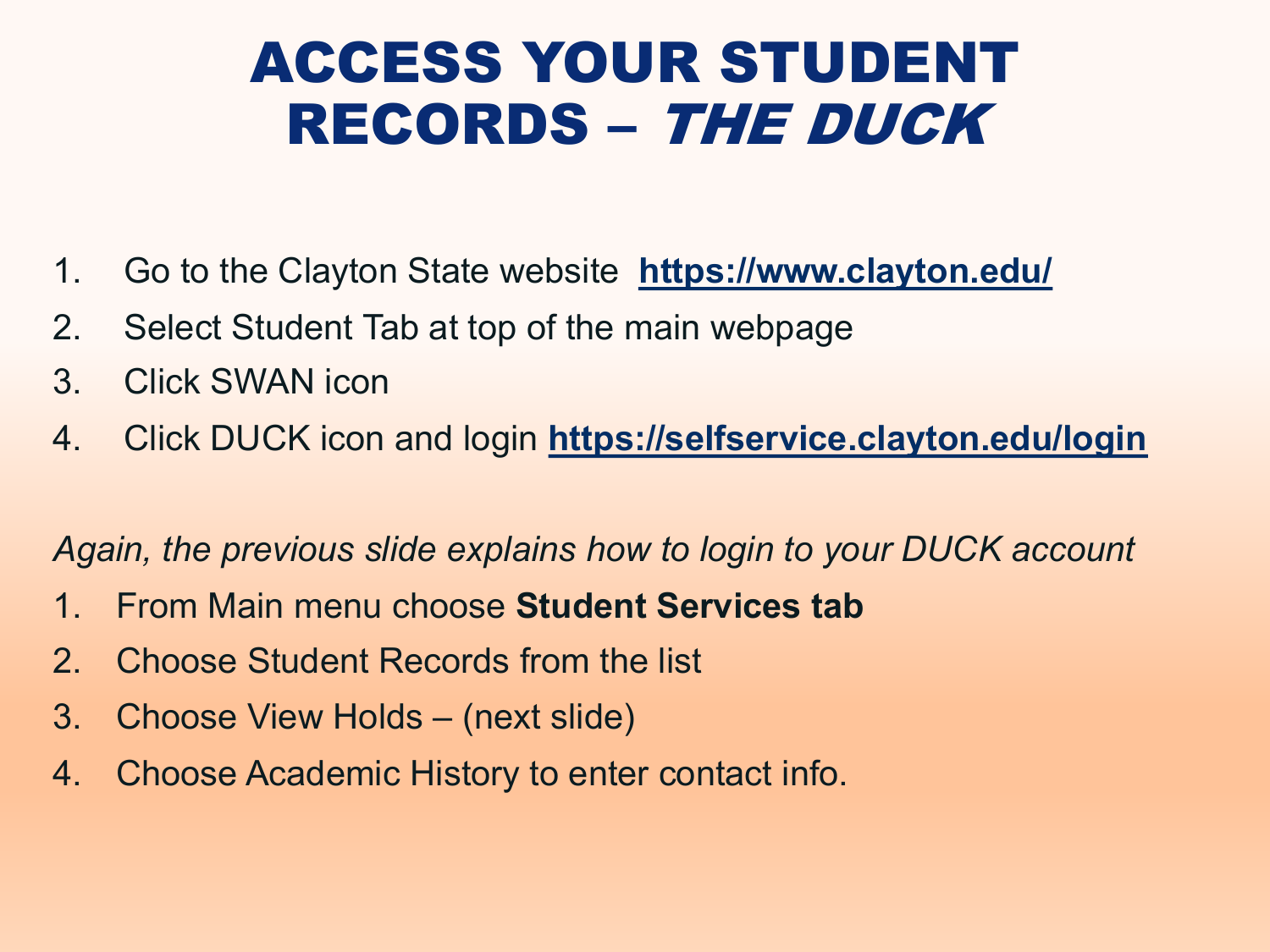#### REMOVING HOLDS FROM YOUR ACCOUNT

HOLDS PLACED ON YOUR ACCOUNT MUST BE REMOVED **BEFORE** REGISTRATION

Login to your **DUCK Account** to view HOLDS **https://swan.claytor** 

After completing the Orientation QUIZ at the end of this presentation one of the HOLDS that will be removed from your account. View the **by-step video on how to remove HOLDS**

The most common HOLD is the Registration Agreement HOLD:

- 1. Login to your CSU DUCK Account Select "Student"
- 2. "Registration"
- 3. "Build your class schedule"
- 4. Select current semester and click Submit
- 5. Verify/edit student info Submit (*I AGREE*)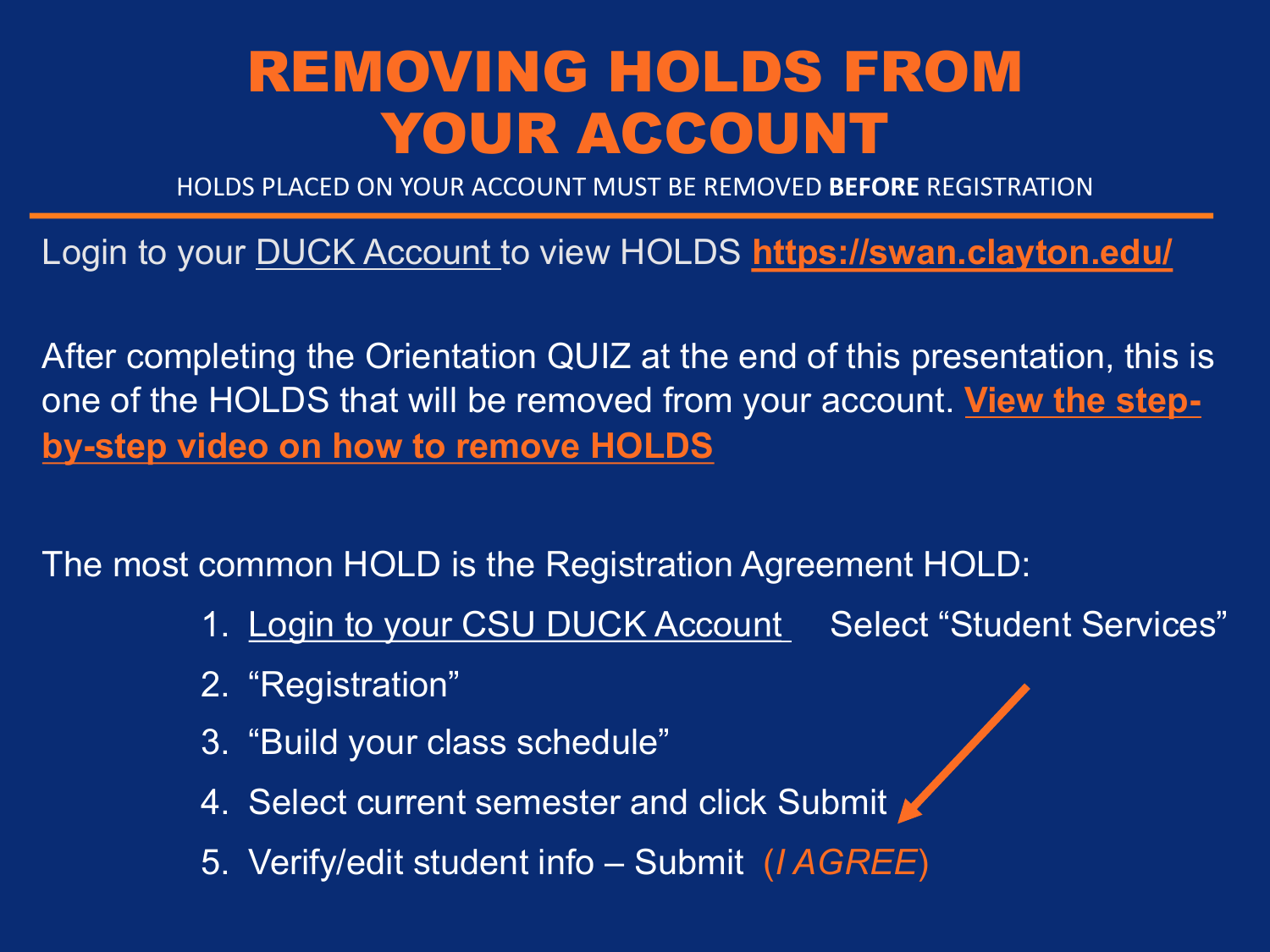# LAKERCARD COLLEGE ID



#### Your CSU student ID: It's your COLLEGE ID!

- You can obtain your LakerCard by going to https://www.clayton.edu/aux-services/laker-card/photo and click on the LakerCard Photo Upload to obtain your
- You MUST provide an official photo ID in order to obtain LakerID.
- You MUST have your LakerID or government issued II to pick-up your books. (next slide)
- For additional information, email lakercard.clayton.edu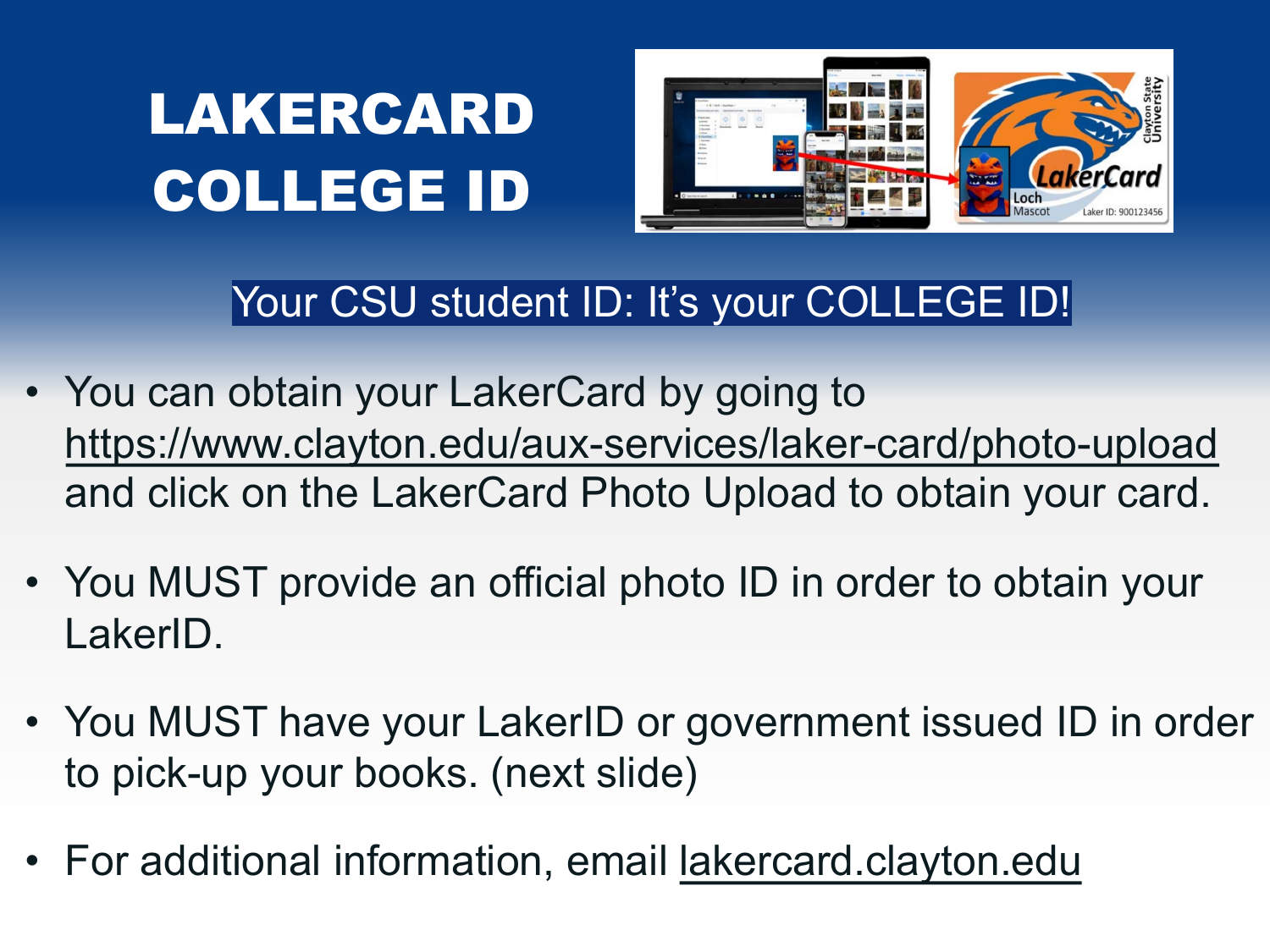

DUAL ENROLLMENT funding pays for required textbooks, access codes, books only (not lab fees). The Loch Shop will provide the least expensive a required book, which may be a rental, e-book or online access.

- Students must complete a Loan Agreement every semester to be able to receive their books. must be picked up and returned to the Loch Shop in Morrow by the last day of finals. Please DE Textbook FAQs for more information.
- You MUST have your LakerID or government issued ID in order to pick-up your books.
- Shop online at: http://www.lochshop.com/
- Additional information about the Loch Shop: https://www.clayton.edu/aux-services/the-loch-s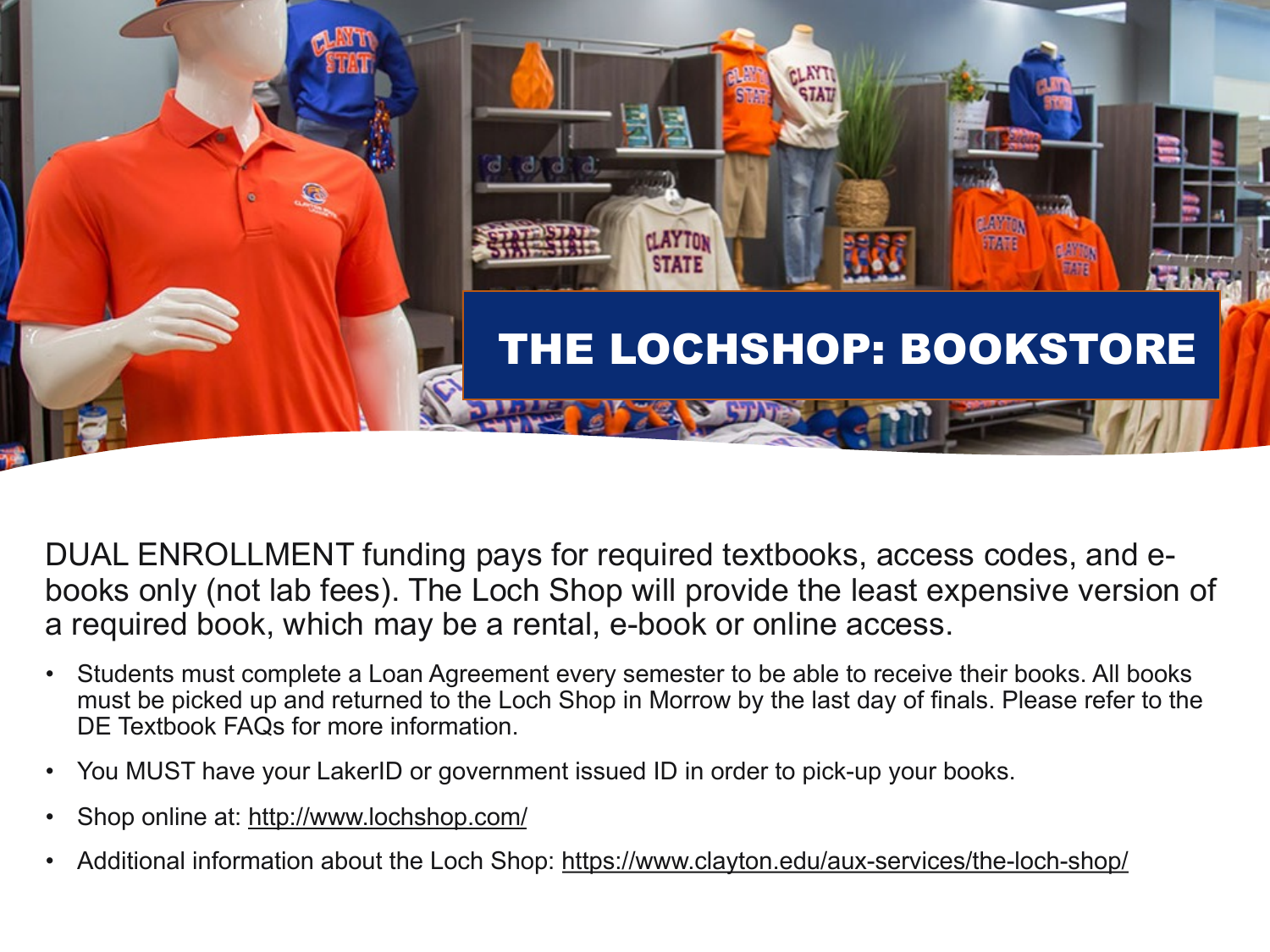#### COU[RSE SCHEDULE & BO](https://apps.clayton.edu/courses/schedule/)OKS

REMEMBER: YOU (the STUDENT) MUST remove ALL HO in order to be registered for courses. Your Dual Enrollment Ad assist you with registering for courses.

**[View the step-by-step video on how to remove HOLDS](https://youtu.be/7dZ-fCL-ttY)**

CSU course listings and prerequisites for courses can be four **https://apps.clayton.edu/courses/schedule/**

Need Books? **Watch the video to learn how to get your books and access your classes**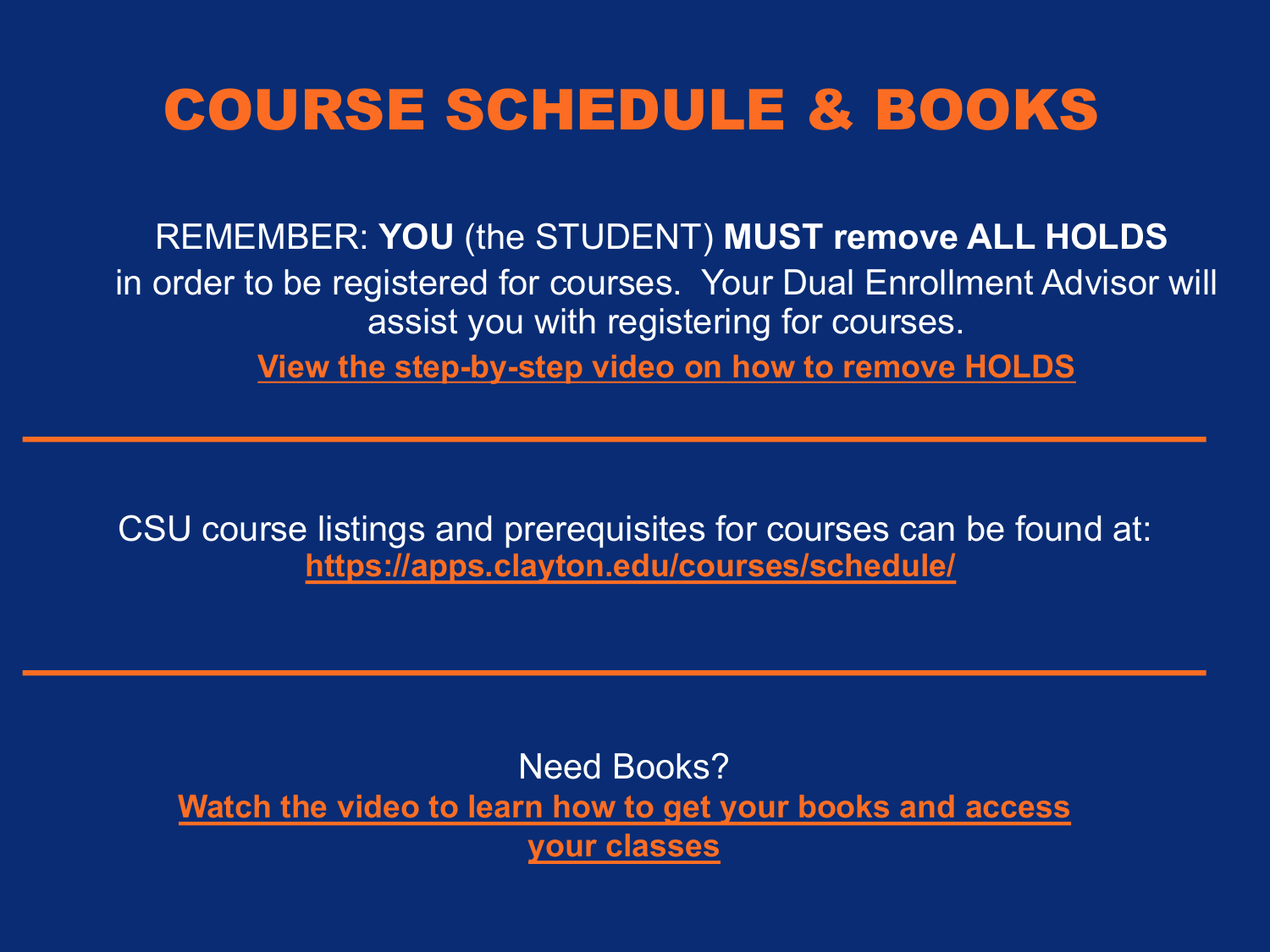# ACADEMIC CALENDAR

#### **Inside Clayton State for Students**

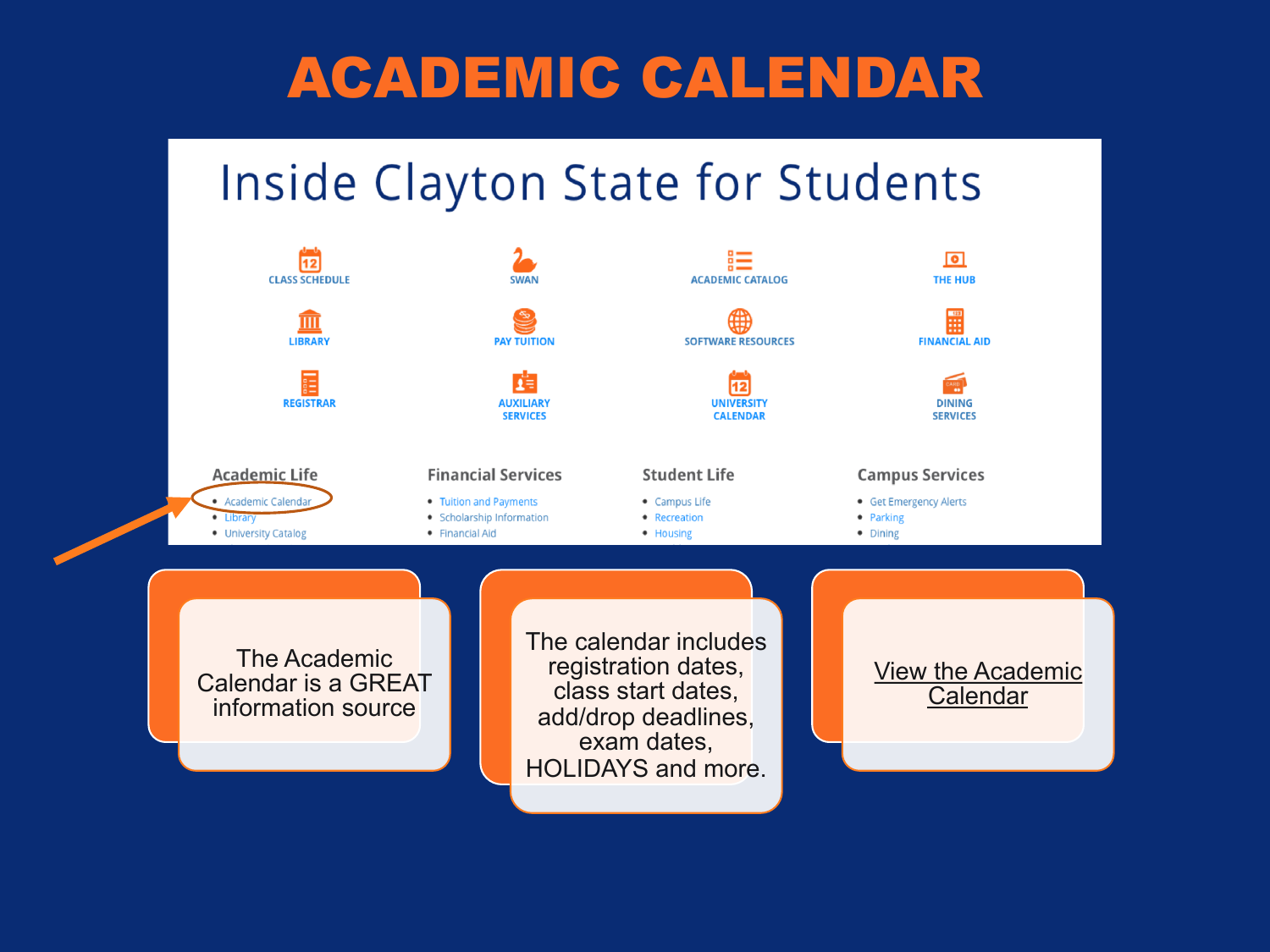# ADDING OR DROPPING A CLASS

- Dropping or changing your class schedule may affect high school schedule. \*\*\* **Students MUST see the high school counselor to make any schedule changes.**
- ADD / DROP is typically available for 2 3 days after the 1st day of Clayton State college classes. The ADD / DROP periods vary by semester. *Check the academic calendar for specific ADD / DROP dates.*

The academic calendar serves as a primary source of planning for registration dates, class start dates, add/drop, exams and more.

We cannot process drop / add requests over the telephone. The request must be submitted from your CSU college email. Schedule changes must be approved by your high school counselor.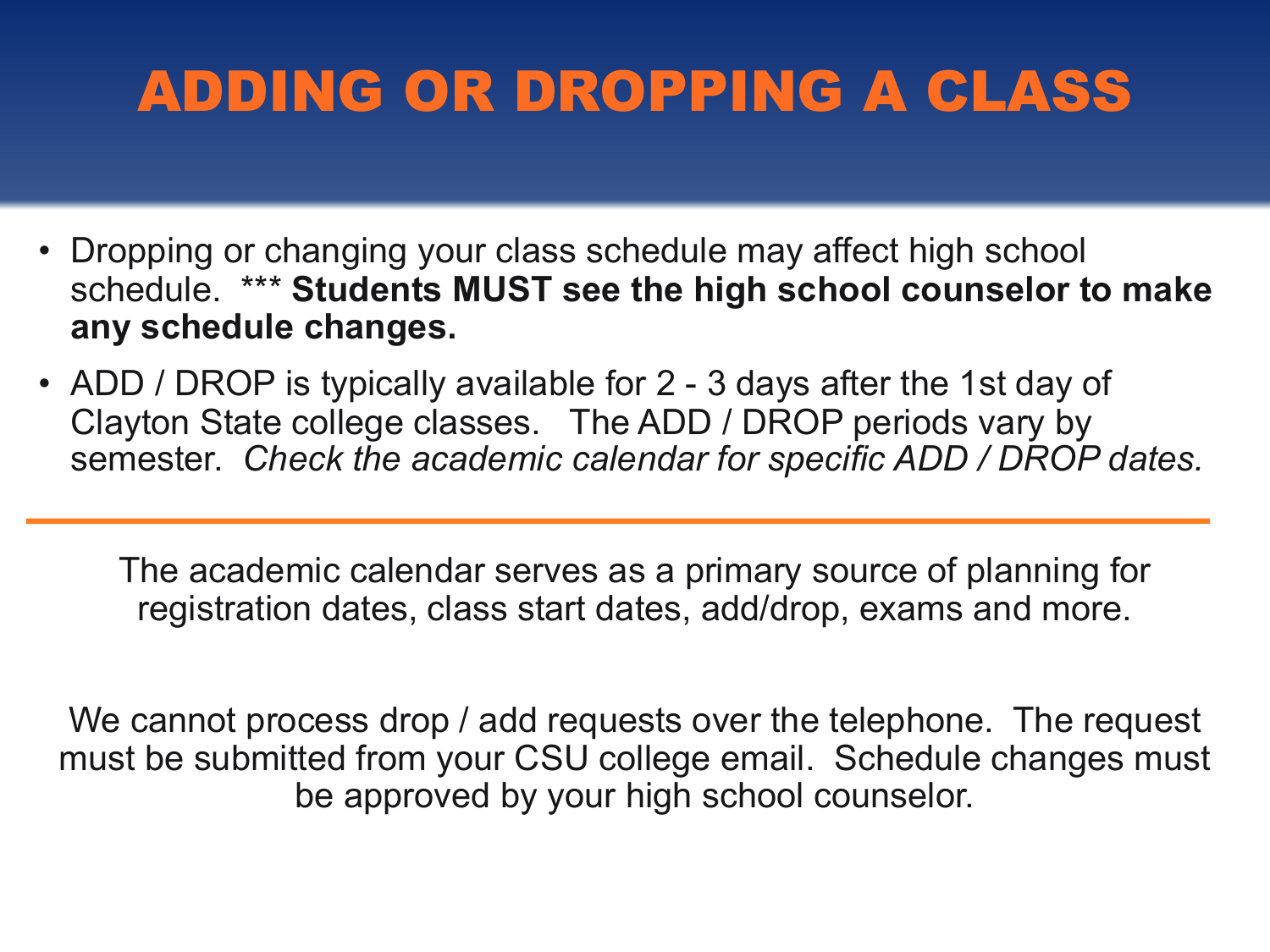### COURSE WITHDRAWAL

Students that **WITHDRAW** from a class after DROP / ADD will **INELIGIBLE** from attempting the SAME DE funded course. The student cannot attempt / repeat the same course and receive ENROLLMENT funding. The attempted hours will count again [30 hours funding cap.](https://www.clayton.edu/financial-aid/sap)

Students may only WITHDRAW [from two courses during the](https://gsfc.georgia.gov/regulations/regulations-2020-2021) **lingth** of their Dual Enrollment participation. After the student has re the two course WITHDRAWAL, they cannot return for addition FUNDED courses.

\*\*\*Satisfactory Academic Progress (SAP) students must main minimum of 2.0 GPA, see link for details **https://www.clayton.edu/financial-aid/sap**

For more information, visit: **Dual Enrollment New Regula**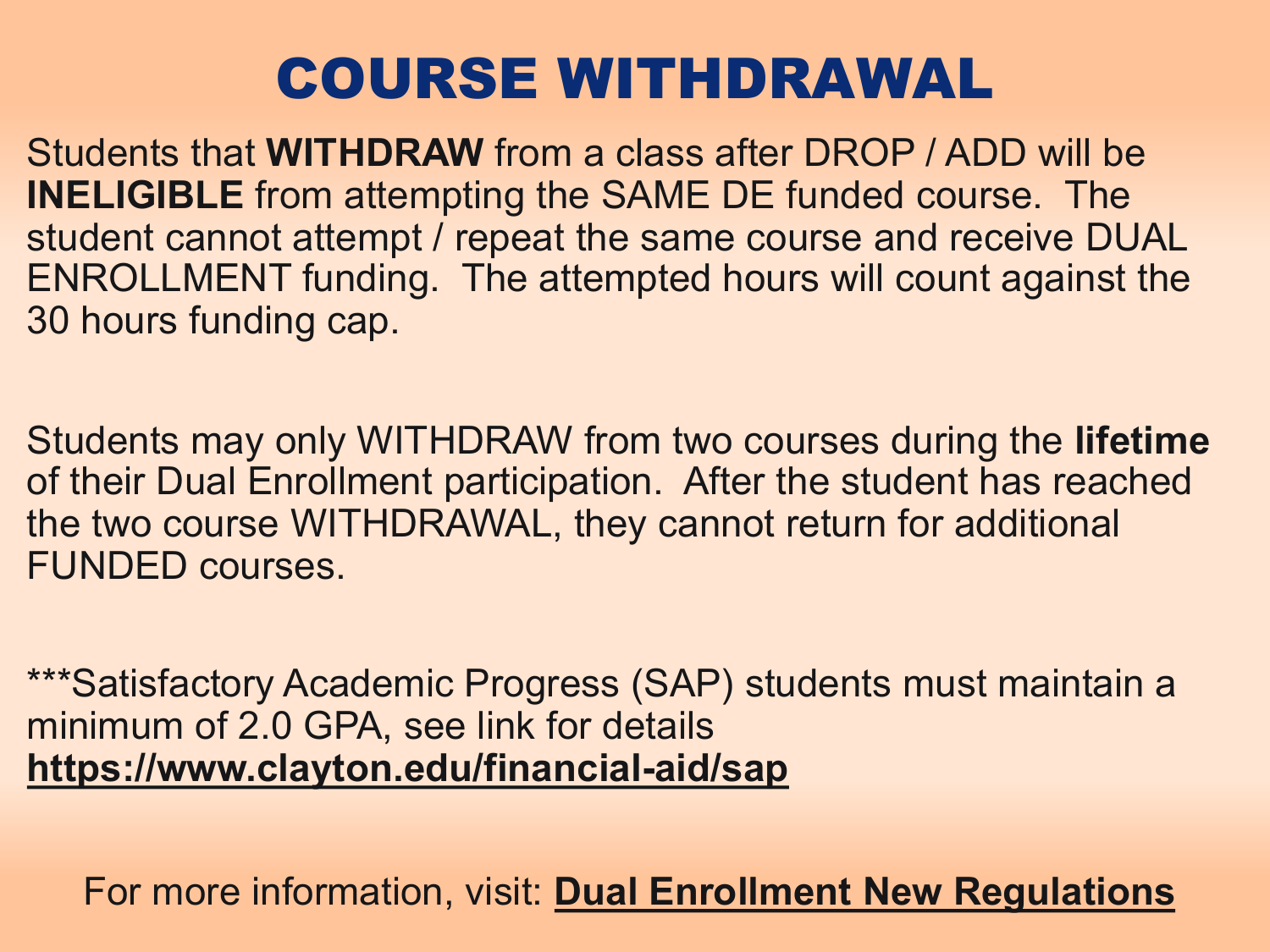#### DE FUNDING APPLICATION \*\*TUITION PAYMENT FACTS\*\*



Log on to www.GAfutures.org and complete the funding application.



**The Dual Enrollment** application must be comp by the students and parents **ONCE** a year, in order DE tuition to be paid.



*Students who do not complete the annual funding process will a bill for their tuition. Incomplete funding applications will require the bill field student to complete the full payment for courses and books. (I understand)*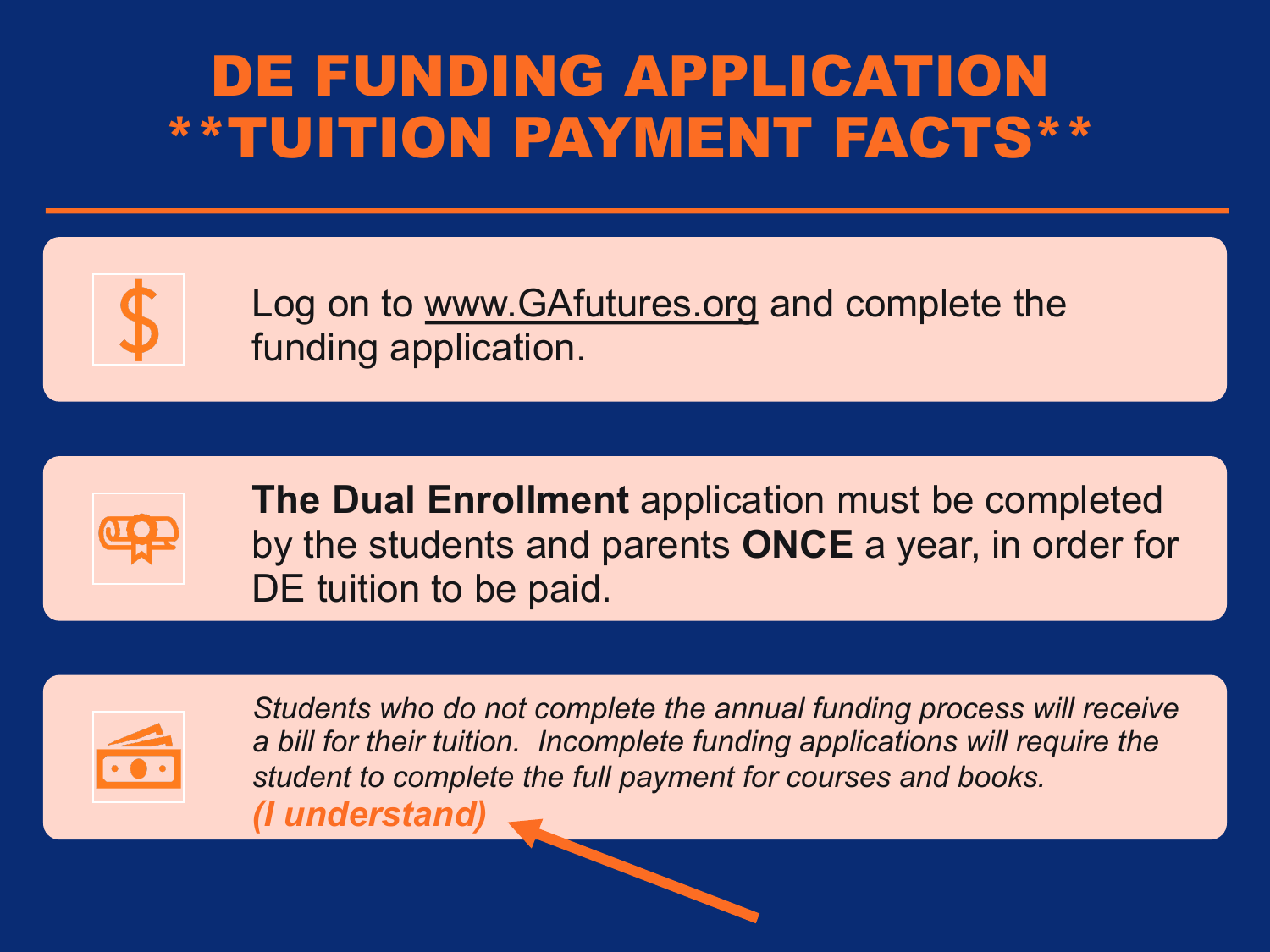# [HELPF](http://www.clayton.edu/hub)UL WEBSITES

**Clayton State University Dual Enrollment Progr** 

[www.clayton.edu/admissions/dual-enrollme](http://www.clayton.edu/admissions/undergraduate-admissions/application-status)nt

- GA Futures (DE Funding Application): **www.gafutures.org/**
- Clayton State Technical Support (Login Issues): **www.clayton.edu/hub**
- Admissions Office (Application Status): **http://www.clayton.edu/admissions/undergraduateadmissions/application-status**
- University Health Services (Immunization & TB): **http://www.clayton.edu/UHS**